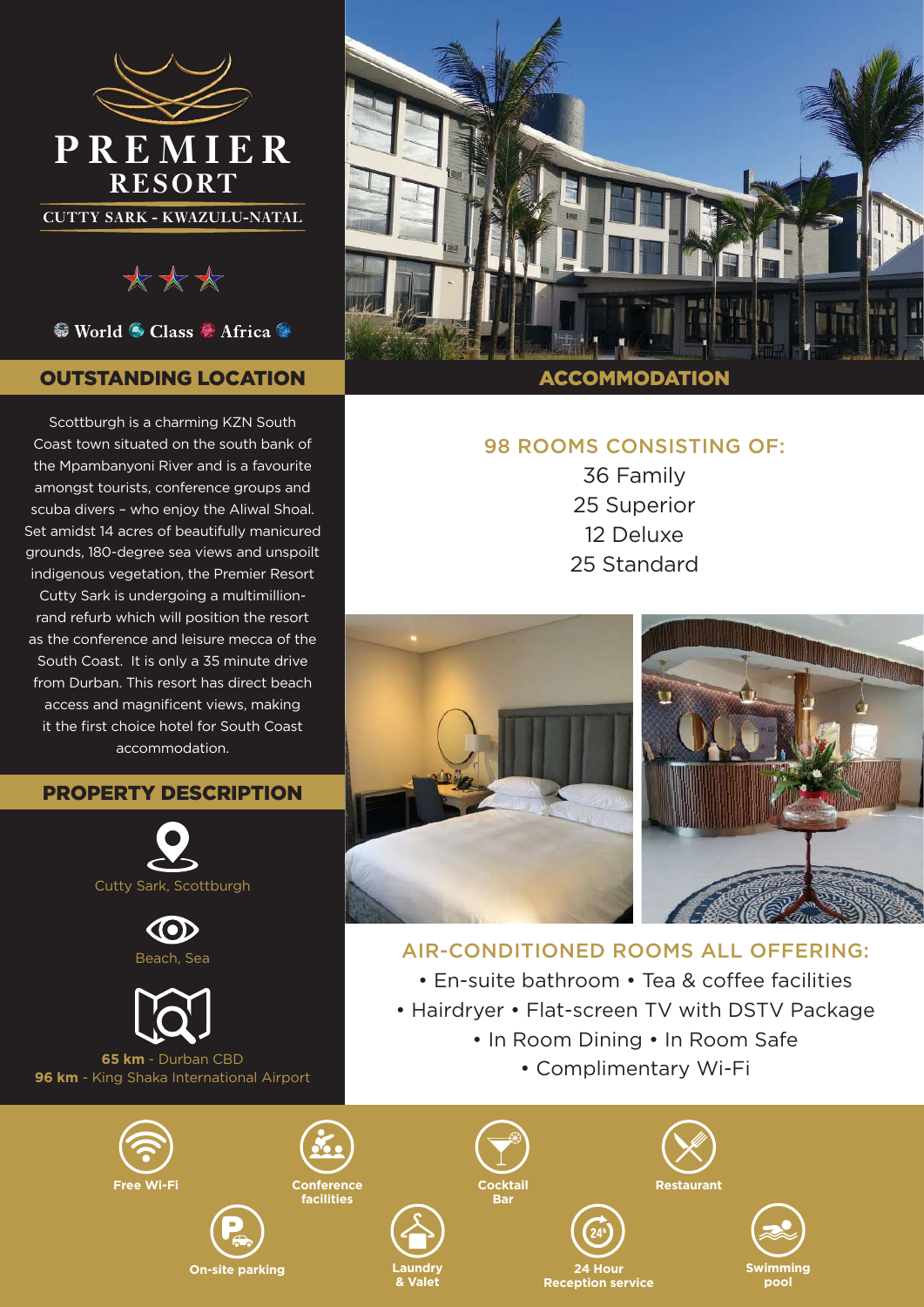

### LEISURE FACILITIES AND ATTRACTIONS

Crocworld, Scottburgh Beach, TC Robertson Nature Reserve, Scottburgh Bowls Club, Scottburgh Golf Club, Scuba Diving Aliwal Shoal.

### CONFERENCE AND SPECIAL EVENT EXPERIENCES

The New Premier Resort Cutty Sark will offer conference delegates sea facing rooms for every room, and provide a safe and relaxing beach resort setting for conferences and events. The new conference facilities with a maximum capacity of 250 delegates, also offer direct access to the main swimming beach for team building, exercise or some fun in the sun. The resort also offers safe off street parking and a welcome alternative to a city conference experience.